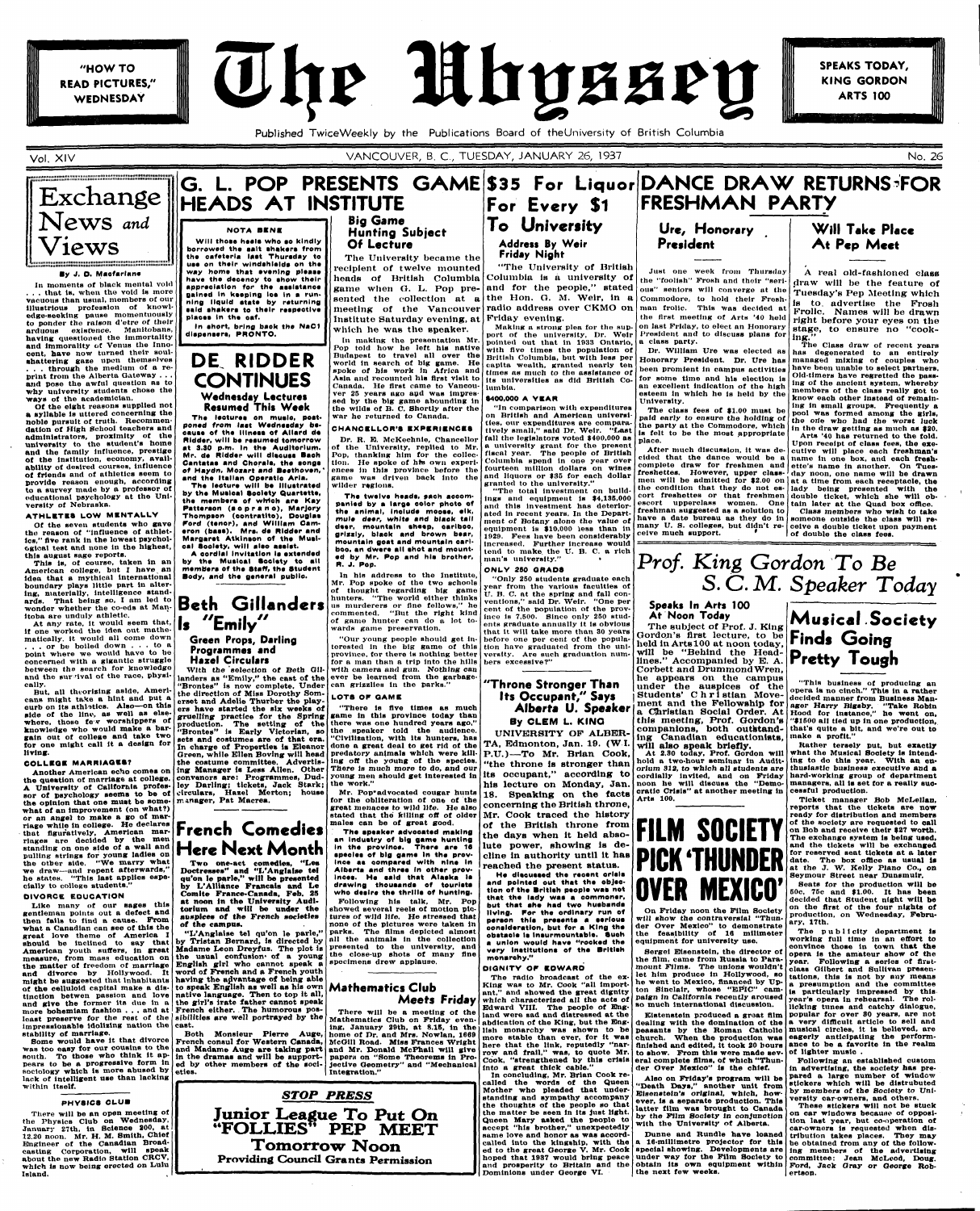**Two T H E UBYSSE Y Tuesday, January 26, 1937** 



**ZOE BROWNE-CLAYTON** 

**SENIOR EDITORS**<br>**TUESDAY:** Kemp Edmonds FRIDAY: Dorwin Baird **SPORTS EDITOR** 

**ASSOCIATE EDITORS ASSOCIATE SPORTS EDITORS**<br>
Grant Dorothy Cummings **ASSOCIATE SPORTS EDITORS** Ken Grant Dorothy Cummings Peggy Higgs

Student rate, \$1.00 per year. Subscription Rates for Ubyssey: Rate for non-students, \$1.50 per year. **Advertising Office**  Pacific Publishers, Limited, 311. Province Building, Victory Square, Vancouver B. C.

Dick Elson

**ASSISTANT SPORTS EDITORS** 

Hugh Sherrif Ron Andrews Jack Mair

"Last fall the legislature voted \$400,000 as a university grant for the present fiscal year. The people **of British Columbia spend In one year over fourteen**  million dollars on wines and liquors or \$35 for each **dollar granted to the university."** 

Telephone: **TRINITY 1W5**  Advertising Staff: Charles H. Munro, Howard D. Fletcher

All advertising handled exclusively by Pacific Publishers, Limited.

#### **BOOZE OR BOOKS?**

**In these words, Hon. G. M. Weir, Provincial Secretary and Minister of Education, defended the Institution of which he was formally a staff member, during a radio address the other evening. It was a timely topic, for too often do we hear ignorant critics decry the university and Its work.** 

**It ls a strange commentary on the people of thla province that they have seemingly little regard for their univer-talk.**  sity. The fault can be divided equally between th institution, and the public, for it is quite possible that university **authorities are doing little to rase the esteem In which the average citizen holds this university, although the extenson work is helping some.** 

**Certainly lt ls true that downtown actions of our freshmen,, popsters and Greeks do nothing to help the university. We might also say, however, that those members of the public who take the antics of fools seriously are sadly lacking in a sense of humor.** 

**The outstanding fact of this entre discussion ls the ratio between the cost of spirits and the cost of education. It does no good to be whimsical on this matter, or to say that If men will drink, well let them.** 

Lily ups and leaves her wealthy mese temple bells. **Parisian nance at the altar, and for a few momenta escapes into the French countryside. Here in the pictorial high spot of the film, she wanders down a sunlit lane in full Bridal costume, preceded by a dozen handsome geese. But alas, she must meet and yield to the horrid Mr. Gene Raymond, whence the picture stows away to America, a roadhouse engagement and fame.** 

**We cannot overlook the fact that people In B. C. are**  willing to spend 35 tmes as much for breaking down their **minds and morals than they will spend to build them up.** 

#### **CLA88 DRAWS**

**We are very glad to learn that the old campus customs are reviving. More power to Arts '40 and their livewire executive who intend to hold a class-wide, uncooked draw for their party. This draw, wheh will serve better than anything else** *to* **unite the class, will take place in the auditorium at a Pep meeting a week today.** 

**During the last few years the ancient custom of draws has vanished from the campus. A few years ago a class executive attempted to hold one, but since only 45 women and five men entered they were forced to give up the Idea. We hope that the Freshmen are not such cowards that they are afraid to enter a draw. After all, somebody must be lucky.** 

**We do not advocate draws for all class parties, but they should certainly be compulsory for the Freshmen ln order to make their dance an-all University affair.** 

**Tho sprightly Lilly Pons and the** 



**jocose Jack Oakie fuse their highly individual comic talents, nnd the result is "That Girl from Paris," -wholly acceptable comedy distinguished by the work of its feminine lead. The lovely .Lily is a delightful comedienne, her charm is pervasive, she sings as you may have heard before, she has great charm, a fascinating stilted accent, teeth, she is petite, debonaie, sspirituel, chic, and, in fact, generally eupeptic.** 

**At the risk of tailing Fr. 2 (3 lira, week) again, let me be so saucy as to offer a suggestion to the solons ot the languages department. It ls reasonable to believe, and Indeed a canvas of second-year students would show conclusively, that a course in French of today and conversational French would be infinitely more successful than the one now offered. French ls a living language, and a good many of us who are now disgusted with our work in it would not object to an opportunity to study the French of today. We would enjoy a course that tested our wits .. . a course where a lot ot the lecture time was**  where a jot of the lecture time was<br>spent in rapid repartee, and woe to<br>him who had no answer! him who had no answer!

DEBATES cost us too much.<br>Nobody would accuse me **Nobody would accuse me of being anything but an enthusiastic supporter of the Parliamentary Forum, but it soems of late that this organization, which does splendid work, has been absorbing too much of the students' good money. For the cash outlayed on debating, too few people benefit.** 

**Jack Oakie, the well-rounded drummer of the four-piece band whose portege Lily becomes, is plumper, shinier, and more like a candied apple than ever. For once his playing is wholly refreshing, and Mr. Oakie shines with such genial Jole-de-vlvre that it la Impossible to resent him. Mischa Auer, elongated and saddened bandit of "The Gay Desperado," is likewise amusing as the ex-Romanoff Herman Bing.** 

**The plot is slight but sufficient. and a triple necklace of small Sia-For the occasion, Malcolm Brown will wear knitted pants caught at the waist with petunias. Rubber boots and a mauve polo shirt will complete his ensemble. Miss Bever-ley Cunningham will don black velvet lounging pyjamas, her accessories a triara of Brazilian orchids** 

That peerless aboriginal philosopher, that sawed-off repository of **the Red Man's wisdom . . ,** 



**January SS. Ths oeosslon lo ths Junior Prom; the tlekot limit Is 188 oouples; snd mors than 90 double tickets have already been sold.** 

A ROUND THE campus.<br>
It's up to the frosh **It's up to the frosh to fling a good party next February 4, for If they don't they'll be Jinxed all their year .. . as was '88 . . . In the morning mall a letter from Taimi Aho, wbo says sho enjoys her flrst school . . . "the children are what I always wanted" . . . coming home In the street car the other evening I was sitting In front of two talkative varsity girls . . . 1st girl: You know, I always And that my boy friends like to be the whole show. . . . Snd girl: I** 

Have you heard Tom Marshall's description of his Saskatchewan trip? "We got there and things didn't look so good, the campus was sort of bare, and then we saw six girls, and things began to pick up; they took us to dinner and there were fifty girls, so things were pretty good, and then we went to a supper dance and there were twenty-four of the most beautiful girls I have ever seen, and things were swell."

**pianist of the band. A further The music is lovely, and most people comic note emanates from voluble who haven't already seen her will Since the purpose of this column was to furnish discriminating criticism of current pictures, the re-viewer, who was genuinely anxious to take a wallop at something, is disappointed that his first working material is "Girl From Paris." The picture is really enjoyable, provided one masters his normal dislike of Gene Raymond and worn stories. be capitlvated by the French operatic star who plays comedy so well.** 

**By way of musical diversion, Miss Pons sings "Seal It With a Kiss," an aria from the "Barber of Seville," and a gorgeous swing-merits. Watch for it. All in all, "That Giri From Paris," will repay seeing on its own** 

**Mr. John Baird and Mr. Dave Lewis, likewise of the '38 executive, will assume printed .hints in pas-tel patterns over scarlet woolen drawers. They will carry bouquets of Ooldenrod and Brussels sprouts.** 

**waits rendition of the "Blue Dan-ube" that would positively flatten Ray Noble. Musical score and direction is by Nat Shilkret and Andre Kostelanetz.** 

**• \* \*** 

*"Let m« \*\*rv\* your car, and your car will t\*rva you."*  "FRANK" FICKE

**F OOLING aside. It's time to stop now and admit that the ribbings that the Musical Society has received from this column the past few weeks were all in fun. Actually, I feel a bit of tribute oozing out as I think of the job that the boys and girls are attacking.** 

**Staging an operetta at this university is something that I for one wouldn't like to attempt. Your trouble starts long before the show when you And music copyrights, Impossible and difficult parts, budget arguments, scenery cost, and a hundred other obstacles In your**  If the truth were known, it **would be dlscovere'd that the presentation of any show at all, let alone a good one, is a task that is jinxed from the start. Yet, and I blush as I admit It, there are always the hecklers.** 

**• • \* O N the uselessness ot French 2. It wasn't as if the course gave one a good idea of French literature or even the beastly language. But as far as this scribe can see neither is offered by this university in its sophomore course ln frog's** 

**Frankly, I don't like the •ubject, so this tirade ls slightly prejudiced. At the same time, I have come to the conclusion that a different attack on the matter would lighten the hearts of many who are forced to struggle through Gobaeck and Fracaste year after year.** 

**It ls admitted that debating is great training for university students, and that the give and take repartee ot the Forum meetings is helpful to future politicians and business men. But an average Forum meeting attracts 50, a number hardly In proportion to the budget of the organisation. Our speakers travel at student expense; the revenues from major debates being almost nil. What Is more, we have developed a habit of losing that is discouraging to even the most cheerful among us.** 

**I might admit before the comment starts that I've lost two de-**



**Big Chief WAHOO!** 

**. . . with a grand supporting east,**  including The Great Gusto, monarch of the medicine show; Am**monia, th\* Hor\*\* with "It"; Little Minni\* Ha-Cha-Cha . . . and many others. Line up at the Sun's Circulation Department for this Big Show!** 



**bates for the Forum in as many years, but then the blame ls not of necessity on the speakers.** 

**Either the Forum should do something to make their work have more popular appeal, or activities should be curtailed to bring the expense within reason for the number of students participating. Some move must be made before this useful group meets student opposition, for even unlveralty students like to feel that their money is not being wasted.** 



Thy say he looks sort of sentimental when he hears "Saskatchewan" played.

> 一般 一般  $\frac{1}{2}$

Shoe prices are going up. So now is the time to buy your spring shoes. You can get them at **RAB SONS BUDGIT SHOP** sale for half price or less. Just pay a visit to **644 Oranvllle** street and **take a** look at the smart gabardines, suedes and kids on display in the Budget Shop.

This outstanding sale only takes place twice a year and you can be sure you are getting real value for your money. Many of the shoes from . the downstairs store are being sold upstairs. All the shoes are priced at \$4.75 and \$5.75. Don't miss this opportunity to buy Rae Sons famous shoos at these extraordinary prices.

> $\overline{\phantom{a}}$  $\overline{\phantom{a}}$ -48

We hear that Pan Hellenic has something bright and new to discuss. Nothing like keeping the girls busy.

> $\overline{\phantom{a}}$  $\overline{a}$  $\ddot{\phantom{1}}$

## **By CLBM L. KINO**



**UNIVBftSITY OP ALBBRTA, Bdmonton, Jan. 1» (W.I.P.U.)— Speaking to the Commerce Club of the Unlveralty of Alberts, Mr. C. A. Graham,** m\*n\*g\*r **ot ths Great Weat Garment Company, told them of what the businsss man axpsets of the Commerce Graduate. Streaalng the fact thst business wss not sn exaot eelenoe** 

**please mine by finding their weak spots and praising them up . . . looks like work tor the Stude Prince . . . and so ends a column written after a gloomy hour listen-ing to the new CJOR amateur program on Sunday nights . . . definitely awful.** 

**pact to etep Into a buslnssa and proesod to opsrats It efficiently, nor wss this sxpsoted of them. Mr. Graham spoke of the greater opportunities offered by business than by thsss other professions, and of the greater rawarda. A bualnsss man requires thst a Commsree graduate bs so trained thst he oan bs rssdlly absorbed Into tho business. The etudente ware reoommendad to make an Inveatlgatlon Into the efficiency of**  their various courses, and that if<br>they did not come up to their **they did not eome up to their requlrementa, than the studanta ahould sst about to hsvs thsm ad-Justed. A good working knowl**edge of stenography was recom**mendad as ono of the best mothods of reaohlng the first step on the road to euooess.**